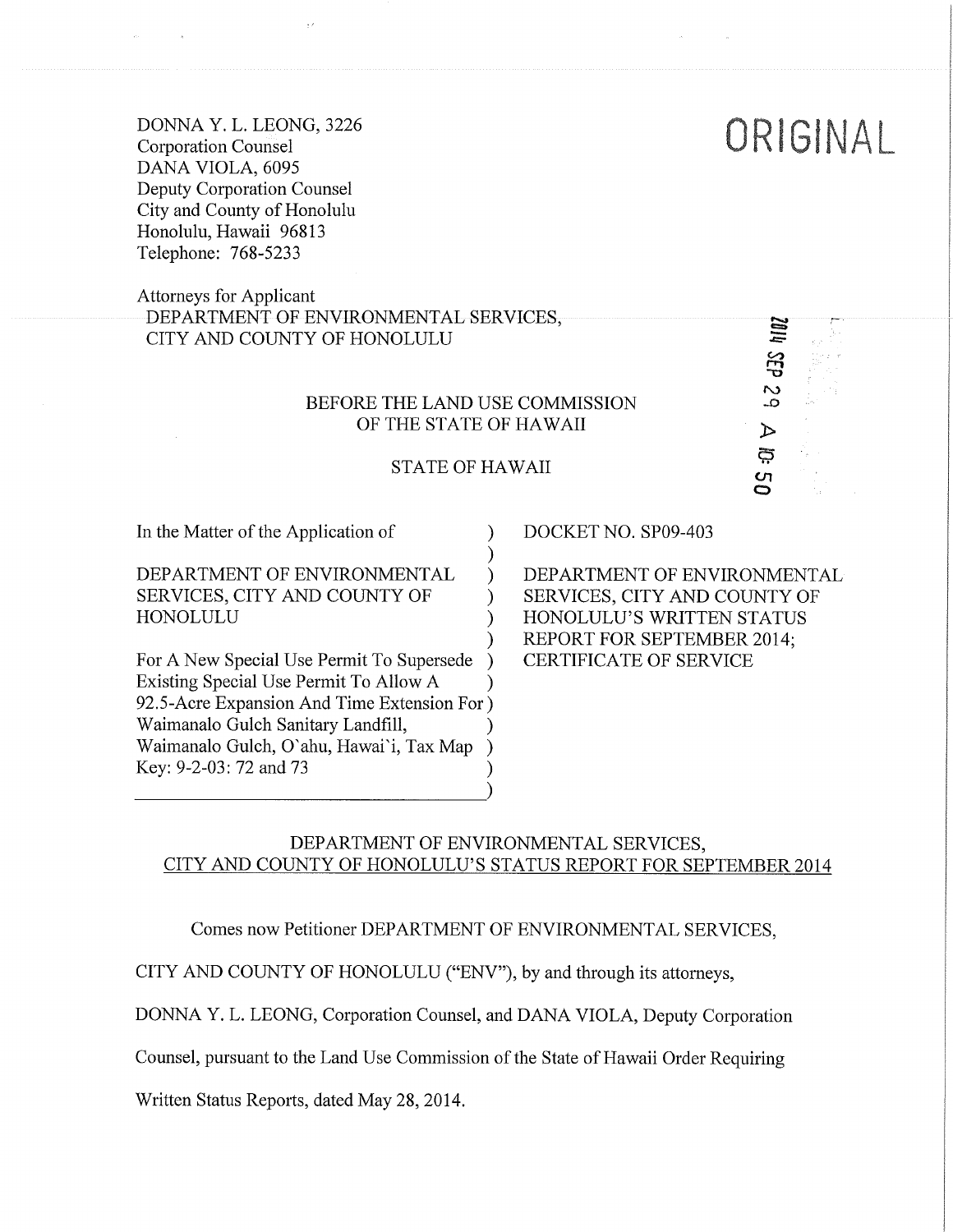ENV represents that it is continuing to attempt to negotiate a joint

recommendation to present to the City and County Planning Commission relating to

County Special Use Permit File No. 2008/SUP-2, including a meeting with a

representative of the Ko Olina Community Association on September 29, 2014.

DATED: Honolulu, Hawaii, September 29, 2014.

DONNA Y. L. LEONG Corporation Counsel

By

DANA VIOLA Deputy Corporation Counsel Attorneys for Applicant DEPARTMENT OF ENVIRONMENTAL SERVICES, CITY AND COUNTY OF HONOLULU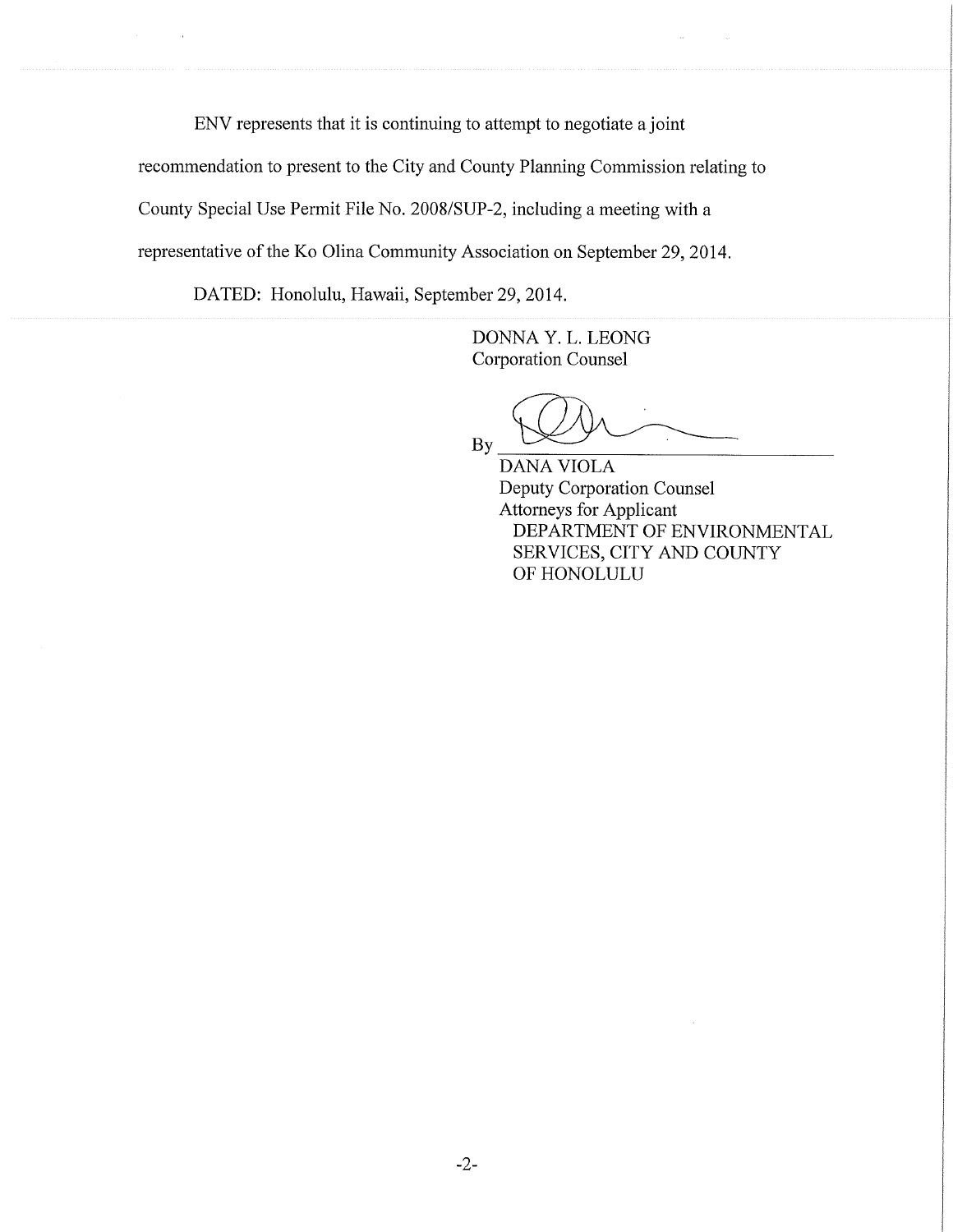## BEFORE THE LAND USE COMMISSION OF THE STATE OF HAWAII

## STATE OF HAWAII

| In the Matter of the Application of                                                                                                                                                                                                            | DOCKET NO. SP09-403    |
|------------------------------------------------------------------------------------------------------------------------------------------------------------------------------------------------------------------------------------------------|------------------------|
| DEPARTMENT OF ENVIRONMENTAL<br>SERVICES, CITY AND COUNTY OF<br>HONOLULU                                                                                                                                                                        | CERTIFICATE OF SERVICE |
| For A New Special Use Permit To Supersede<br>Existing Special Use Permit To Allow A<br>92.5-Acre Expansion And Time Extension For)<br>Waimanalo Gulch Sanitary Landfill,<br>Waimanalo Gulch, O'ahu, Hawai'i, Tax Map<br>Key: 9-2-03: 72 and 73 |                        |

#### CERTIFICATE OF SERVICE

#### I HEREBY CERTIFY THAT A COPY OF THE DEPARTMENT OF

## ENVIRONMENTAL SERVICES, CITY AND COUNTY OF HONOLULU'S

## WRITTEN STATUS REPORT FOR SEPTEMBER 2014 was duly served by either

hand-delivery or U. S. Mail, postage prepaid, by certified mail, return receipt requested, to

the following on the date below, addressed as follows:

Honolulu, Hawaii 96813

|                                                                                                      | Delivery | Mail |
|------------------------------------------------------------------------------------------------------|----------|------|
| LEO ASUNCION, Acting Director<br>Office of Planning<br>P. O. Box 2359<br>Honolulu, Hawaii 96804-2359 | X        |      |
| BRIAN YEE, ESQ.<br>Deputy Attorney General<br>Hale Auhau, Third Floor<br>425 Queen Street            |          | X    |